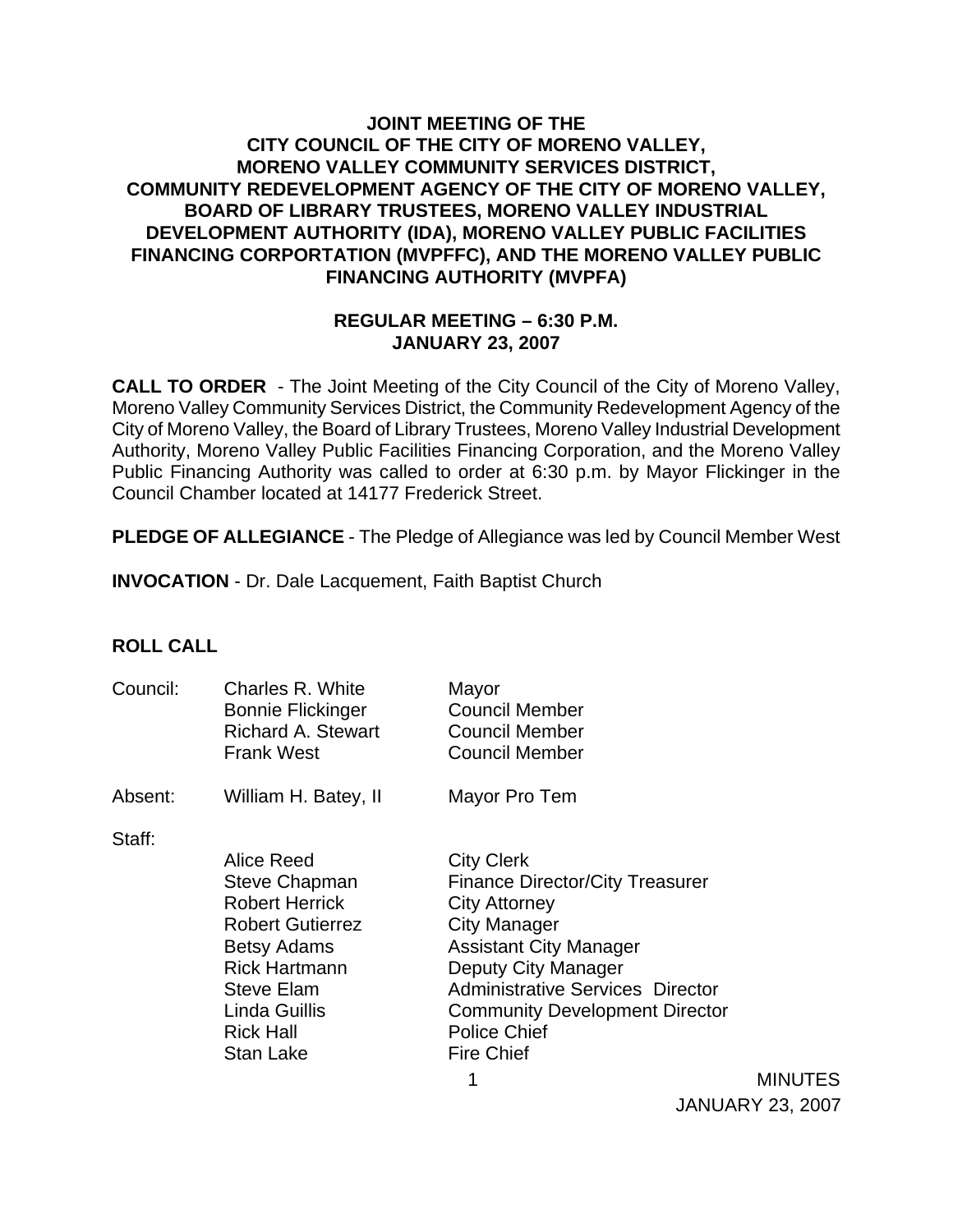| Chris Vogt          | <b>Public Works Director/City Engineer (introduced)</b><br>new employee George Hanson, Utility Manager) |
|---------------------|---------------------------------------------------------------------------------------------------------|
| George Guayante     | Interim Parks and Recreation Director                                                                   |
| Denese Wilson       | Human Resources Director                                                                                |
| <b>Barry Foster</b> | <b>Economic Development Director</b>                                                                    |
| Angela Rushen       | Assistant to the City Manager                                                                           |
|                     |                                                                                                         |

### **JOINT CONSENT CALENDARS (SECTIONS A-D) OF THE CITY COUNCIL OF THE CITY OF MORENO VALLEY, MORENO VALLEY COMMUNITY SERVICES DISTRICT, COMMUNITY REDEVELOPMENT AGENCY OF THE CITY OF MORENO VALLEY AND THE BOARD OF LIBRARY TRUSTEES**

Mayor White opened the agenda items for the Consent Calendars for public comments; there being none, public comments were closed.

# **A. CONSENT CALENDAR** - **CITY COUNCIL**

- A1. ORDINANCES FIRST READING BY TITLE ONLY Waived reading of all Ordinance Introductions and read by title only.
- A2. CITY COUNCIL REPORTS ON REIMBURSABLE ACTIVITIES (Report of: City Clerk's Department) Recommendation: Receive and file.
- A3. MINUTES REGULAR MEETING OF JANUARY 9, 2007 (Report of: City Clerk's Department) Recommendation: Receive as submitted.
- A4. WARRANT REPORT NOVEMBER 30, 2006 (Report of: Finance Department) Recommendation: Adopt Resolution No. 2007-05, approving the Warrant Report, dated November 2006, in the total amount of \$14,223,701.31.

Resolution No. 2007-05

 A Resolution of the City Council of the City of Moreno Valley, California, Approving the Warrant Report Dated November 30, 2006

A5. REVIEW AND CONTINUE THE EMERGENCY ACTION REGARDING THE DESIGN AND CONSTRUCTION OF THE MORENO VALLEY UTILITIES (MVU) 115 KILOVOLT (KV) SUBSTATION AND SWITCHYARD FACILITY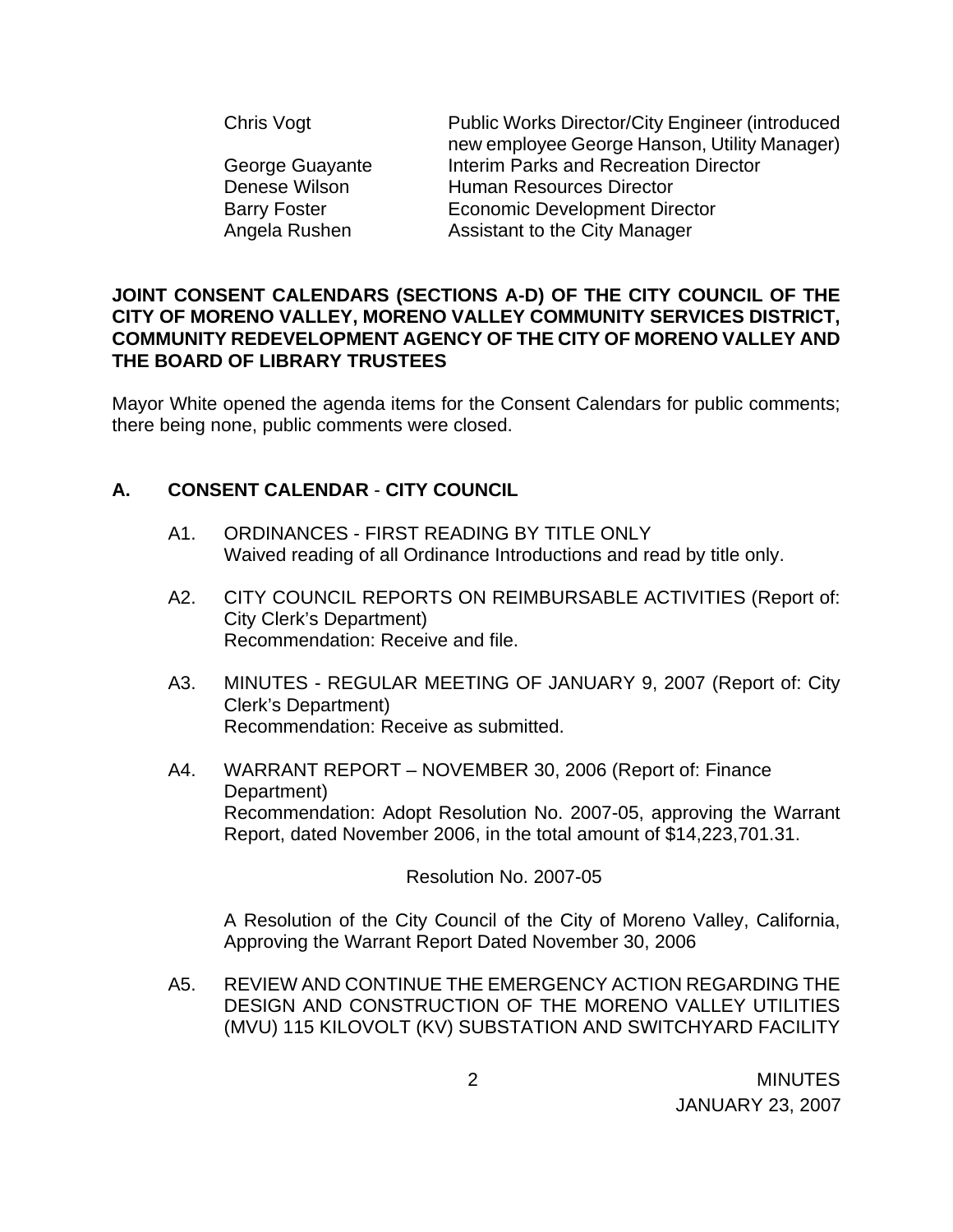(Report of: Public Works Department)

 Recommendation: Review and continue the Emergency Action taken by the Council during the September 26, 2006 Council Meeting under Resolution 2006-113 Making Findings of an Emergency and Authorizing the Execution of the Design-Build Agreement for the Moreno Valley Utilities Substation and Switchyard Project between the City of Moreno Valley, as Owner, and ABB, Inc., a Delaware Corporation, as Design-Builder in accordance with Public Contract Code Sections 20168, 22050, and Government Code Section 5956.

- A6. NOTICE OF COMPLETION AND ACCEPTANCE OF IRONWOOD AVENUE SIDEWALK IMPROVEMENTS, BAYLESS STREET TO WEBB STREET PROJECT NO. 05-12272220 (Report of: Public Works Department) Recommendation:
	- 1. Ratify Contract Change Order No. 1 (Final);
	- 2. Accept the work as complete for Ironwood Avenue Sidewalk Improvements, Bayless Street to Webb Street constructed by Elite Bobcat Services, Inc., 1320 E. Sixth Street, Suite 100, Corona, CA 92879;
	- 3. Direct the City Clerk to record the Notice of Completion within ten (10) calendar days at the office of the County Recorder of Riverside County, as required by Section 3093 of the California Civil Code;
	- 4. Authorize the Director of Finance to release the retention to Elite Bobcat Services, Inc. thirty-five (35) calendar days after the date of recordation of the Notice of Completion, if no claims are filed against the project; and
	- 5. Accept the improvements into the City's maintained road system.
- A7. ADOPT THE RESOLUTION TO DECLINE THE OFFER OF DEDICATION FOR ROADWAY PURPOSES, IF THE OFFER EXISTS, EXCLUDING ANY EASEMENTS, FOR THE UNIMPROVED PORTION OF PETTIT STREET FROM IRONWOOD AVENUE TO APPROXIMATELY 710 FEET NORTH (Report of: Public Works Department) Recommendation:
	- 1. Approve and adopt Resolution No. 2007-06, Decline the Offer of Dedication for Roadway Purposes, if the offer exists, excluding any easements, for the unimproved portion of Pettit Street from Ironwood Avenue to approximately 710 feet north; and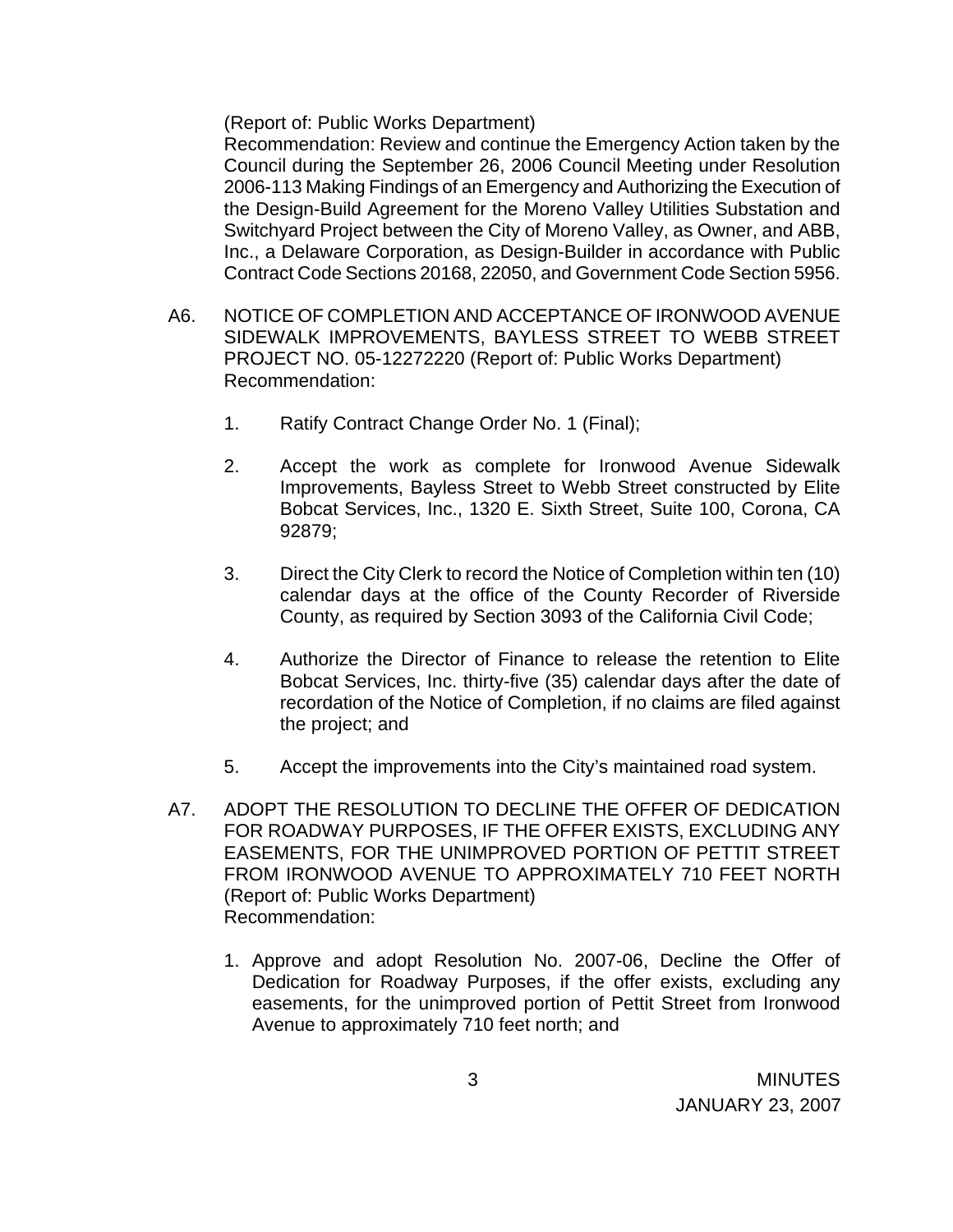#### Resolution No. 2007-06

A Resolution of the City Council of the City of Moreno Valley, California, Declining the Offer of Dedication for Roadway Purposes, if the Offer Exists, Excluding any Easements, for the Unimproved Portion of Pettit Street from Ironwood Avenue to Approximately 710 Feet North

- 2. Direct the City Clerk to certify said resolution and transmit a copy of the resolution to the County Recorder's office for recordation
- A8. AUTHORIZATION TO AWARD THE CONSTRUCTION CONTRACT FOR THE SOLAR POWERED FLASHING BEACONS AND SPEED FEEDBACK SIGNS AT VARIOUS SCHOOL SITES. PROJECT NO. 06-12566624 (Report of: Public Works Department) Recommendation:
	- 1. Award the construction contract for the Solar Powered Flashing Beacons and Speed Feedback Signs at Various School Sites to TDS Engineering, 2899 Agoura Road, Suite 171, Westlake Village, California 91361, the lowest responsible bidder;
	- 2. Authorize the Mayor to execute a contract with TDS Engineering;
	- 3. Authorize the Finance Director to issue a Purchase Order for TDS Engineering in the amount of \$119,772.00 (\$108,884.00 base bid amount, plus 10% contingency) when the contract has been signed by all parties (Account No. 06-12566624); and
	- 4. Authorize the Public Works Director to execute any subsequent change orders to the contract with TDS Engineering up to, but not exceeding, the Purchase Order contingency authorized for the base bid amount of \$10,888.00
- A9. 2007 COUNCIL COMMITTEE PARTICIPATION APPOINTMENTS (Report of: City Clerk's Department) Recommendation: Approve appointments to the various committees and regional bodies as recommended in the 2007 Council Committee Participation list submitted by Mayor Charles. R. White.
- A10. ORDINANCE NO. 733 AN ORDINANCE OF THE CITY COUNCIL OF THE CITY OF MORENO VALLEY, CALIFORNIA, APPROVING PA06-0098 (ZONE CHANGE) TO CHANGE THE LAND USE FROM OFFICE TO R15 FOR APPROXIMATELY 4.28 ACRES ON ASSESSOR'S PARCEL NUMBERS 484-231-015 AND 484-231-016 LOCATED AT THE EAST SIDE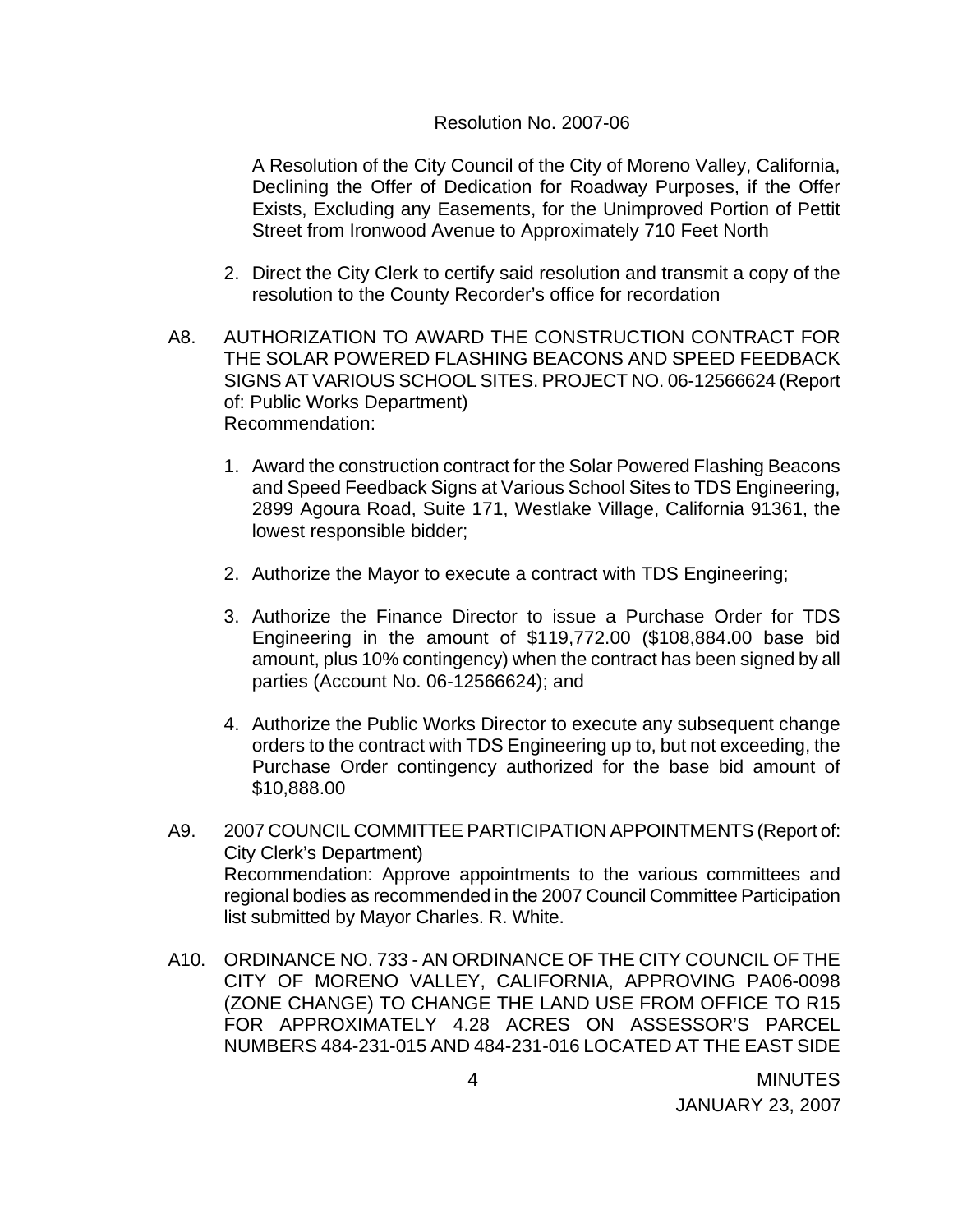OF PERRIS BOULEVARD, SOUTH OF CACTUS AVENUE AND NORTH OF DELPHINIUM AVENUE (RECEIVED FIRST READING AND INTRODUCTION ON JANUARY 9, 2007 ON A 5-0 VOTE) (Report of: Community Development Department) Recommendation: Adopt Ordinance No. 733

#### Ordinance No. 733

 An Ordinance of the City Council of the City of Moreno Valley, California, Approving PA06-0098 (Zone Change) to Change the Land Use from Office to R15 for Approximately 4.28 Acres on Assessor's Parcel Numbers 484-231- 015 and 484-231-016 Located at the East Side of Perris Boulevard, South of Cactus Avenue and North of Delphinium Avenue

- A11. TRACT 30318 SPORTS PARK 2<sup>ND</sup> AMENDMENT TO AGREEMENT FOR PARK IMPROVEMENTS (TIME EXTENSION), EAST OF LASSELLE STREET, SOUTH OF KRAMERIA AVENUE IN THE MORENO VALLEY RANCH SPECIFIC PLAN AREA, DEVELOPER – EMPIRE LAND, LLC, ONTARIO, CA (CONTINUED FROM JANUARY 9, 2007) (Report of: Public Works Department) Recommendation: Continue item to February 13, 2007 City Council Meeting
- A12. AUTHORIZATION TO AWARD THE CONSTRUCTION CONTRACT FOR ROUGH GRADING AND MORENO BEACH ACCESS IMPROVEMENTS FOR THE MORENO VALLEY SUBSTATION AND SWITCH YARD, PROJECT NO. 06-60161026 (Report of: Public Works Department) Recommendation:
	- 1. Adopt the plans and specifications for the Rough Grading and Moreno Valley Beach Access Improvements, that are on file in the Office of the City Engineer;
	- 2. Award the construction contract for the Rough Grading and Moreno Beach Access Improvements for the Moreno Valley Substation and Switch Yard to Laird Construction Co., 9460 Lucas Ranch Road, Rancho Cucamonga, CA, the lowest responsible bidder;
	- 3. Authorize the Mayor to execute a contract with Laird Construction Co.;
	- 4. Authorize the Finance Director to issue a Purchase Order for Laird Construction Co. in the amount of \$184,486.50 (\$167,715.00 base bid amount plus 10% contingency) when the contract has been signed by all parties (Account No. 06-60161026); and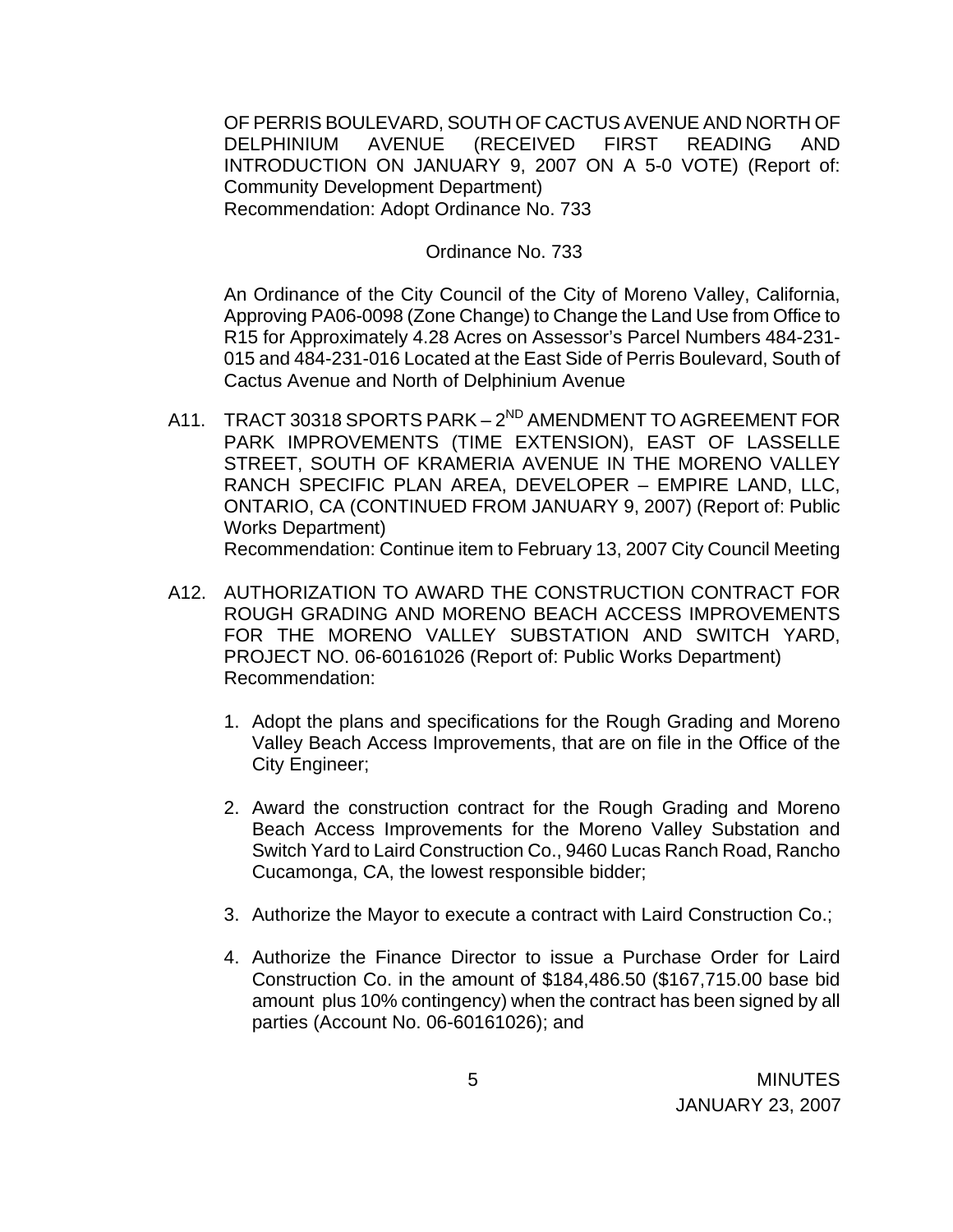- 5. Authorize the City Engineer to execute any subsequent change orders to the contract with Laird Construction Co., up to but not to exceed the Purchase Order contingency authorized for the base bid amount of \$16,771.50.
- A13. RATIFICATION OF PURCHASE OF ELECTRICAL CABLE FOR SUBSTATION FEEDER PROJECT (Report of: Public Works Department) Recommendation: Ratify the City Manager's decision to award Purchase Order No. 32779 to OneSource Distributors, Inc., 3951 Oceanic Drive, Oceanside, California 92056, for electrical cabling and switches necessary to complete the electric distribution infrastructure for the Moreno Valley Substation.

### **B. CONSENT CALENDAR** - **COMMUNITY SERVICES DISTRICT**

- B1. ORDINANCES FIRST READING BY TITLE ONLY Waived reading of all Ordinance Introductions and read by title only.
- B2. MINUTES REGULAR MEETING OF JANUARY 9, 2007 (Report of: City Clerk's Department) Recommendation: Receive as submitted.

### **C. CONSENT CALENDAR** - **COMMUNITY REDEVELOPMENT AGENCY**

- C1. ORDINANCES FIRST READING BY TITLE ONLY Waived reading of all Ordinance Introductions and read by title only.
- C2. LOAN AGREEMENT WITH THE COMMUNITY REDEVELOPMENT AGENCY OF THE CITY OF MORENO VALLEY (Report of: Economic Development Department) Recommendation: Approve the Loan Agreement between the City of Moreno Valley and the Community Redevelopment Agency of the City of Moreno Valley.
- C3. MINUTES REGULAR MEETING OF JANUARY 9, 2007 (Report of: City Clerk's Department) Recommendation: Receive as submitted.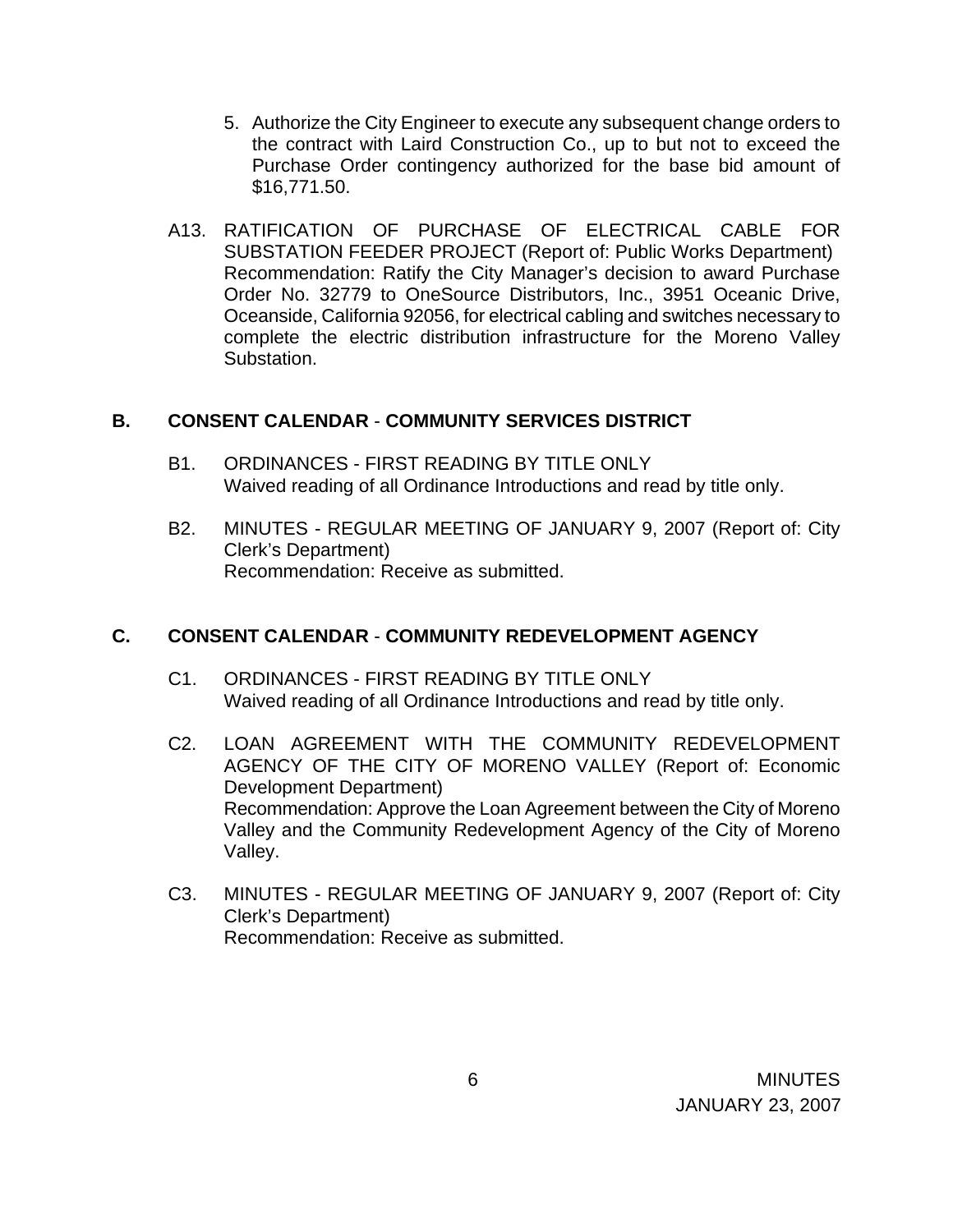### **D. CONSENT CALENDAR** - **BOARD OF LIBRARY TRUSTEES**

- D1. ORDINANCES FIRST READING BY TITLE ONLY Waived reading of all Ordinance Introductions and read by title only.
- D2. MINUTES REGULAR MEETING OF JANUARY 9, 2007 (Report of: City Clerk's Department) Recommendation: Receive as submitted.

## **Joint Consent Calendar Items A2 – D2 approved by a 4-0-1 vote. m/Flickinger, s/Stewart, Batey absent.**

# **AGENDA ORDER**

- G3. ESTABLISHMENT OF "RANCHO BELAGO" AS A COMMUNITY NAME FOR THE AREA GENERALLY EAST OF LASSELLE STREET WITHIN THE CITY OF MORENO VALLEY (Report of: Community Development Department) Recommendation:
	- 1. Adopt Resolution No. 2007-09 supporting the establishment of "Rancho Belago" as a community name for the area generally east of Lasselle Street within the City of Moreno Valley.

Resolution No. 2007-09

A Resolution of the City Council of the City of Moreno Valley, California, Supporting the Establishment of "Rancho Belago" as a Community Name for the Area Generally East of Lasselle Street within the City of Moreno Valley

 **Continued to the City Council meeting of February 13, 2007.**

# **ADJOURNED REGULAR CITY COUNCIL MEETING TO REGULAR MEETING OF THE MORENO VALLEY INDUSTRIAL DEVELOPMENT AUTHORITY (IDA)**

**REGULAR MEETING OF THE MORENO VALLEY INDUSTRIAL DEVELOPMENT AUTHORITY (IDA) CALLED TO ORDER AT 6:40 P.M.**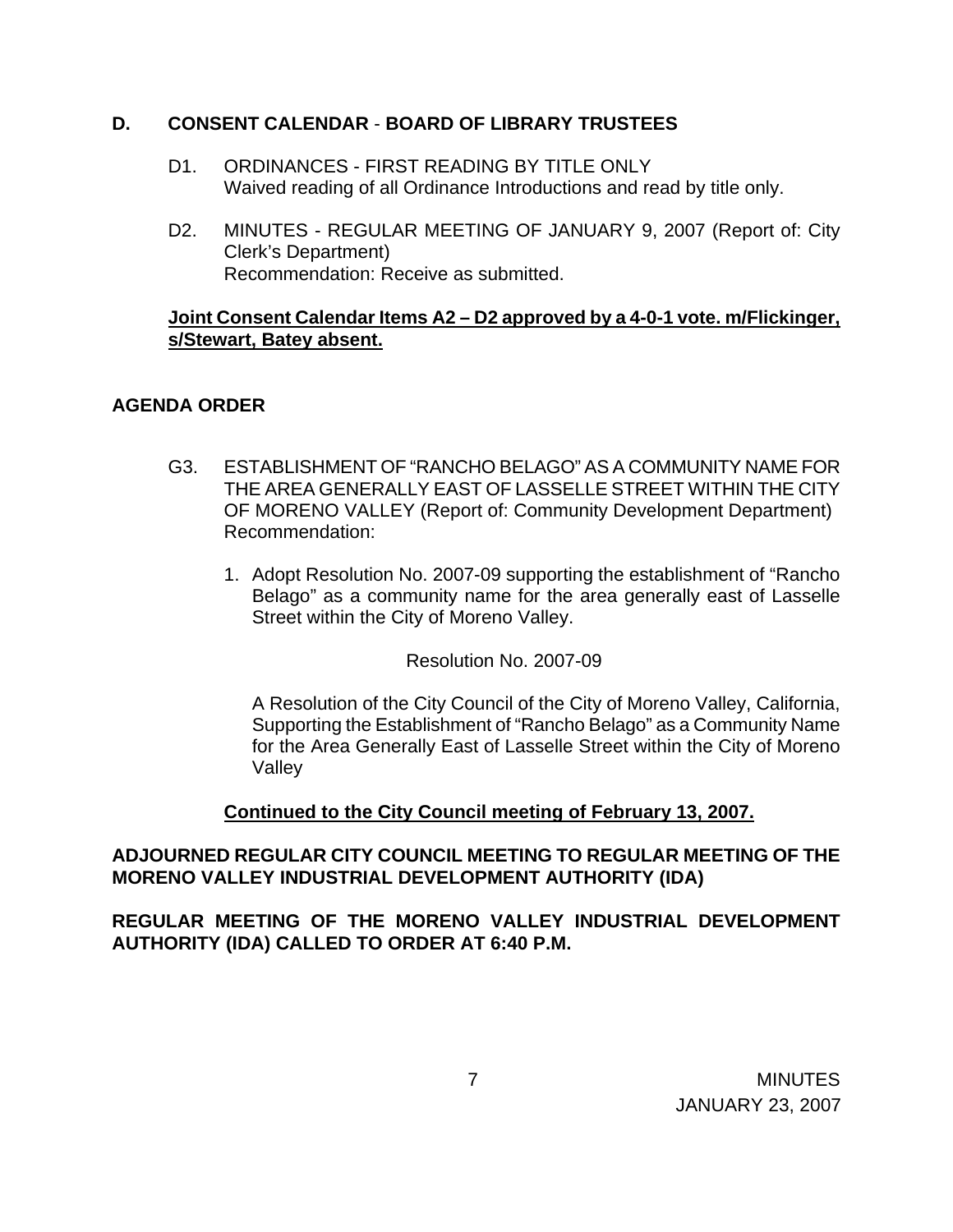#### **ROLL CALL**

| Charles R. White          | Chairperson         |
|---------------------------|---------------------|
| <b>Bonnie Flickinger</b>  | <b>Board Member</b> |
| <b>Richard A. Stewart</b> | <b>Board Member</b> |
| <b>Frank West</b>         | <b>Board Member</b> |

Absent:

William H. Batey, II Vice Chairperson

NO BUSINESS WAS CONDUCTED

**ADJOURNED REGULAR MEETING OF THE MORENO VALLEY INDUSTRIAL DEVELOPMENT AUTHORITY (IDA) TO REGULAR MEETING OF THE MORENO VALLEY PUBLIC FACILITIES FINANCING CORPORATION (MVPFFC)** 

**REGULAR MEETING OF THE MORENO VALLEY PUBLIC FACILITIES FINANCING CORPORATION (MVPFFC) CALLED TO ORDER AT 6:41 P.M.** 

#### **ROLL CALL**

| Charles R. White          | President           |
|---------------------------|---------------------|
| <b>Bonnie Flickinger</b>  | <b>Board Member</b> |
| <b>Richard A. Stewart</b> | <b>Board Member</b> |
| <b>Frank West</b>         | <b>Board Member</b> |

Absent:

William H. Batey, II Vice President

#### NO BUSINESS WAS CONDUCTED

**ADJOURNED THE MORENO VALLEY PUBLIC FACILITIES FINANCING CORPORATION (MVPFFC) TO REGULAR MEETING OF THE MORENO VALLEY PUBLIC FINANCING AUTHORITY (MVPFA)** 

**REGULAR MEETING OF THE MORENO VALLEY PUBLIC FINANCING AUTHORITY (MVPFA) CALLED TO ORDER AT 6:42 P.M.** 

**ROLL CALL**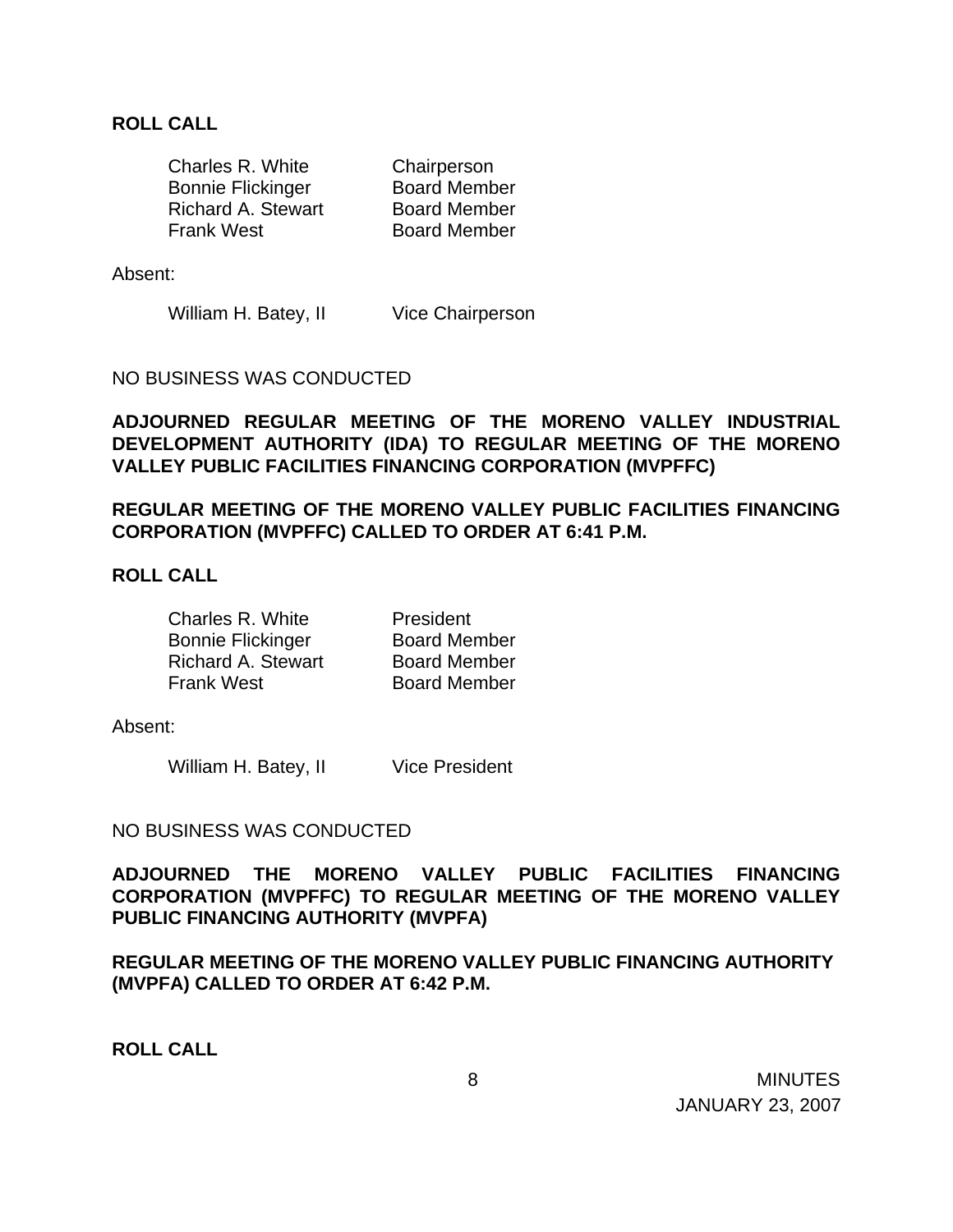| Charles R. White          | Chairperson         |
|---------------------------|---------------------|
| <b>Bonnie Flickinger</b>  | <b>Board Member</b> |
| <b>Richard A. Stewart</b> | <b>Board Member</b> |
| <b>Frank West</b>         | <b>Board Member</b> |

Absent:

William H. Batey, II Vice Chairperson

1. MINUTES - SPECIAL MEETING OF DECEMBER 12, 2006 (Report of: City Clerk's Department) Recommendation: Approve as submitted.

### **Approved by a 4-0-1 vote. m/Flickinger, s/Stewart, Batey absent.**

#### **ADJOURNMENT**

**RECONVENED JOINT MEETING OF THE CITY COUNCIL OF THE CITY OF MORENO VALLEY, MORENO VALLEY COMMUNITY SERVICES DISTRICT, AND THE COMMUNITY REDEVELOPMENT AGENCY OF THE CITY OF MORENO VALLEY AT 6:42 P.M.**

### **E. PUBLIC HEARINGS**

- E1. CDBG AND HOME PROGRAM OBJECTIVES AND POLICIES FOR PROGRAM YEAR 2007-2008 (Report of: Economic Development Department) Recommendation: That the City Council
	- 1. Conduct a public hearing to allow the public an opportunity to comment on the needs of low and moderate income residents and the CDBG Target Areas; and

 Mayor White opened the public testimony portion of the public hearing; there being none, public testimony was closed.

2. Approve CDBG and HOME Program Objectives and Policies for the 2007-2008 Program Year.

### **Approved by a 4-0-1 vote. m/Flickinger, s/West, Batey absent.**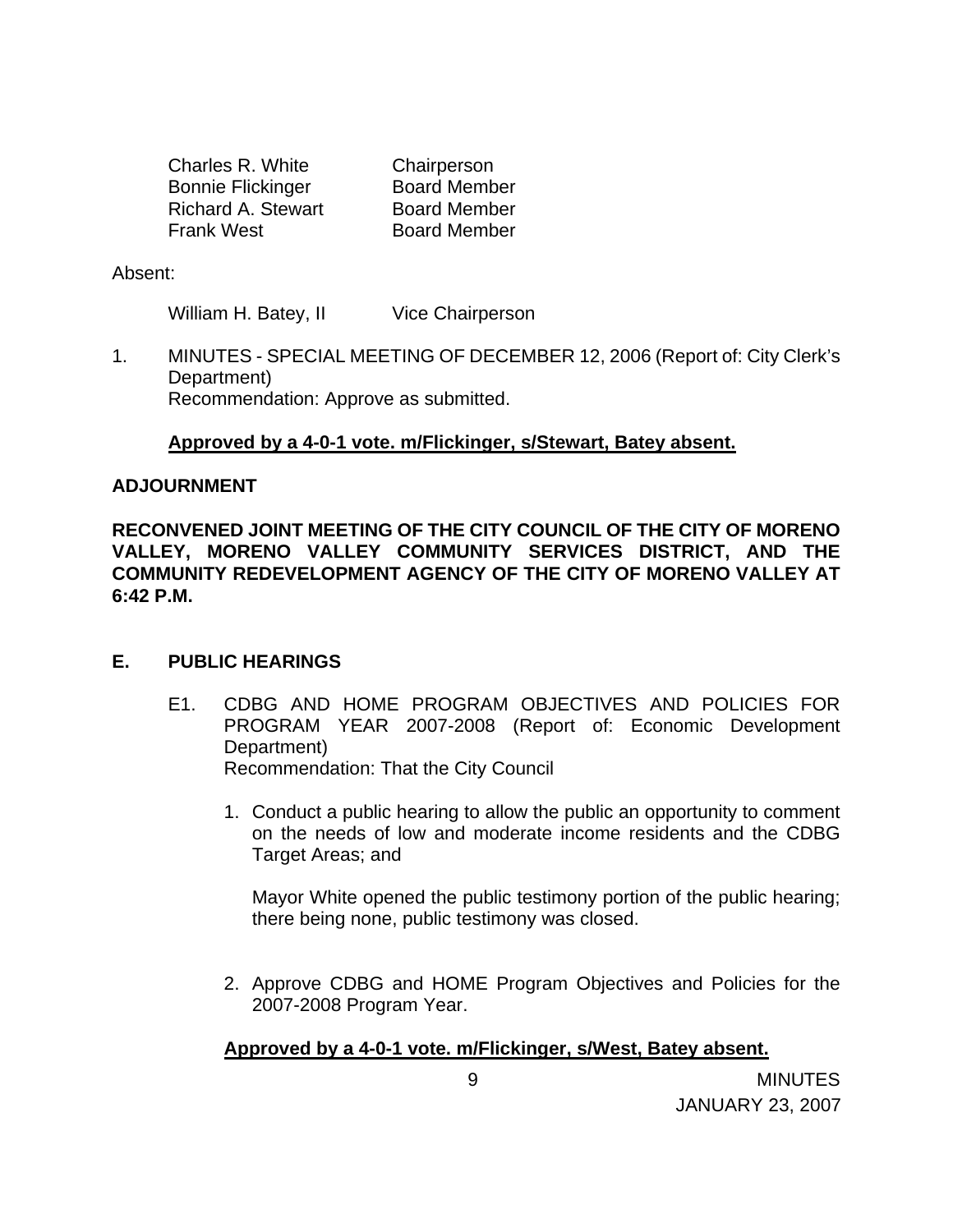# E2. A PUBLIC HEARING ON THE FOLLOWING LAND USE PROPOSALS:

 Project 1: General Plan Amendment (PA04-0196) and Zone Change (PA04- 0195) for certain property located south of State Route 60 and east of Moreno Valley Auto Mall, at Eucalyptus Avenue and between Pettit Street and Quincy Street, to change 62.07-net acres of Business Park land use to 32.96-net acres of Business Park and 27.14-net acres of Residential 15 and change 46.12-net acres of Residential 2 land use to 12.17-net acres of Residential 2, 9.39-net acres of Residential 15, and 21.83-net acres of Residential 5. Tentative Tract Map No. 32255 (PA04-0197) is also being processed concurrently, in order to subdivide the project site into 83 single-family lots in the R5 zone and 16 lots in the RA-2 zone along with two R15 zoned lots, a BP zoned lot and a BPX zone lot;

Mayor White opened the public testimony portion of the public hearing.

 A presentation was made by the applicants, David Slawson of Winchester Engineering and George Champion of Champion Homes.

 Public testimony was received from Marcia Narog (opposes); Jan Beyers (opposes); Margie Breitkreuz (opposes); and Melody Lardner (opposes).

A rebuttal was made by David Slawson of Winchester Engineering.

Project 2: General Plan Amendment PA06-0110 and Pre-Zoning PA06-0099 to establish a R3 (Residential-3) land use district for a 46 gross (37 net) acre site, located on the north side of Pigeon Pass Rd. just north of the city limits in the County of Riverside for future consideration of inclusion of the site into the City of Moreno Valley and its Sphere of Influence by the Riverside County Local Area Formation Commission (LAFCO). Tentative Tract Map No. 31394 (PA05-0189) is also being processed concurrently in order to subdivide a 37 net acre parcel of land into 78 individual single-family residential lots. Applicant: Pigeon Pass LP

Mayor White opened the public testimony portion of the public hearing.

 A presentation was made by Tom Nievez of AEI-CASC Consulting, representing the applicant, Pigeon Pass LP.

 Public testimony was received from Margaret Turek (opposes); Michael Christian (opposes); Jan Beyers (opposes); Dan Clark (opposes); Marcia Narog (opposes); Suzanne Hanna (opposes); and Melody Lardner (opposes).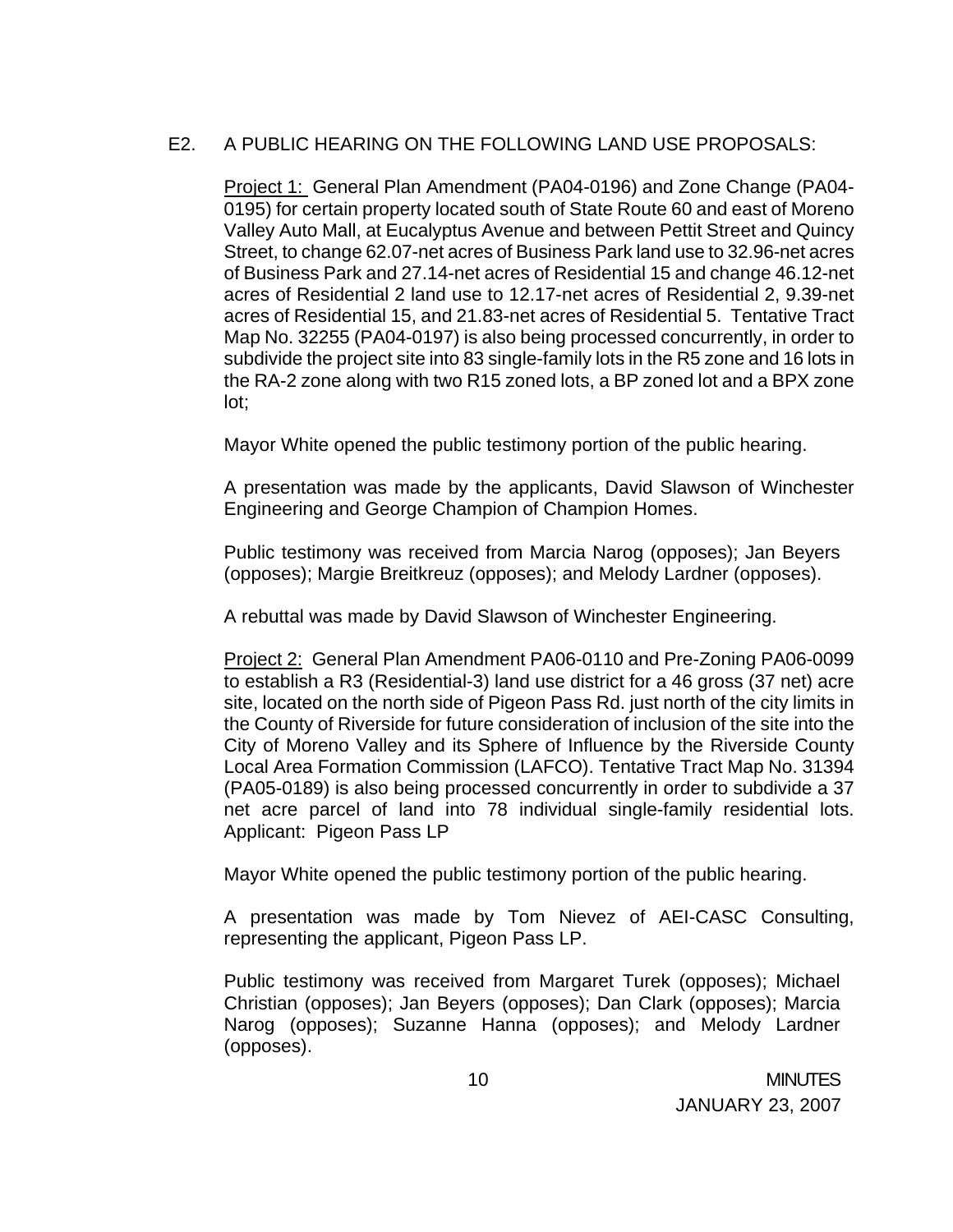A rebuttal was made by Tom Nievez of AEI-CASC Consulting, representing the applicant, Pigeon Pass LP.

# **RECESS; RECONVENE**

Project 3: General Plan Amendment PA06-0078 and Pre-Zoning PA05-0079 to establish a R1 (Residential-1) land use district for a 64.7 gross (52 net) acre site, located on the northeast corner of Manzanita Avenue and Quincy Street, just west of Redlands Blvd., with a majority of the site located just north of the city limits line in the County of Riverside, for future consideration of inclusion of the site into the City of Moreno Valley and its Sphere of Influence by the Riverside County Local Area Formation Commission (LAFCO). Tentative Tract Map No. 31206 (PA05-0077) is also being processed concurrently in order to subdivide a 52 net acre parcel of land into 23 individual single-family residential lots. Applicant: Hall and Foreman Inc.

Mayor White opened the public testimony portion of the public hearing.

 A presentation was made by Doug Kerner, an attorney representing the applicant, Curtis Development Corp.

Public testimony was received from Marcia Narog (supports).

 Project 4: General Plan Amendment and Zone Change (PA06-0148) for the purpose of requesting expansion of the City's sphere of influence and annexation of approximately 18 acres into the boundaries of the City of Moreno Valley. The proposed General Plan designation is Business Park. The proposed zoning is Industrial. Applicant: City of Moreno Valley (Report of: Community Development Department)

Mayor White opened the public testimony portion of the public hearing; there being none, public testimony was closed.

Recommendation: That the City Council:

- 1. Conduct a public hearing for review of Project 1 and defer taking action on Project 1 until after the public hearing for Project 4;
- 2. Conduct a public hearing for review of Project 2, and defer taking action on Project 2 until after the public hearing for Project 4;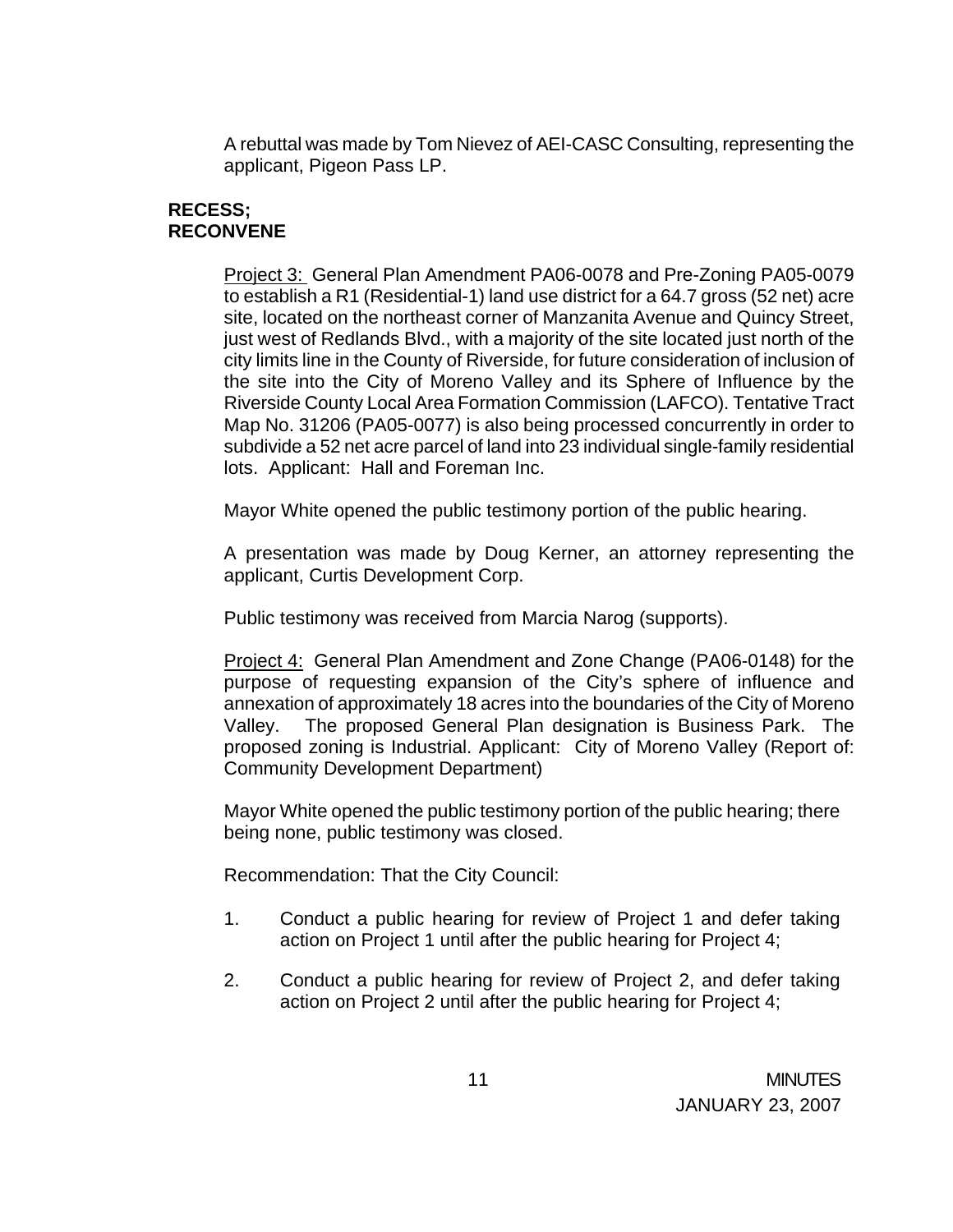- 3. Conduct a public hearing for review of Project 3, and defer taking action on Project 3 until after the public hearing for Project 4;
- 4. Conduct a public hearing for review of Project 4;
- 5. Adopt a Negative Declaration for Project 1 applications PA04-0196 (General Plan Amendment), PA04-0195 (Zone Change), PA04-0197 (Tentative Tract Map No. 32255). The projects, individually and cumulatively, will not result in a significant effect on the environment;

## **Approved by a 4-0-1 vote. m/Flickinger, s/Stewart, Batey absent.**

6. Adopt a Negative Declaration for Project 2 applications PA06-0110 (General Plan Amendment), PA06-0099 (Pre-Zoning), and PA05-0189 (Tentative Tract Map No. 31394). The projects, individually and cumulatively, will not result in a significant effect on the environment;

## **Approved by a 4-0-1 vote. m/Flickinger, s/Stewart, Batey absent.**

7. Adopt a Negative Declaration for Project 3 applications PA05-0078 (General Plan Amendment), PA05-0079 (Pre-Zoning), and PA05- 0077(Tentative Tract Map No. 31206). The projects, individually and cumulatively, will not result in a significant effect on the environment;

### **Approved by a 4-0-1 vote. m/Flickinger, s/Stewart, Batey absent.**

8. Recognize that Project 4 qualifies as an exemption under 15061(b)(3) of the CEQA Guidelines in that the project does not have the potential for a significant impact on the environment;

### **Approved by a 4-0-1 vote. m/Flickinger, s/Stewart, Batey absent.**

9. Approve Resolution No. 2007-07 approving PA04-0196, PA06-0110, PA05-0078, and PA06-0148, thereby establishing General Plan Land Use Map designations for Projects 1, 2, 3, and 4 as described in the Resolution, and the revised General Plan Maps as attached to the Resolution as Exhibits A, B, C and D;

### Resolution No. 2007-07

 12 MINUTES A Resolution of the City Council of the City of Moreno Valley, California, Approving a General Plan Amendment (PA04-0196) to Change the Land Use for the 108.19-Net Acres of Assessor Parcel Numbers 477-120-001, 006, 007, 008, 014, and 015 from 62.07-Net Acres of Business Park to 32.96-Net Acres of Business Park and 27.14-Net Acres of Residential 15 and Change 46.12-Net Acres of

JANUARY 23, 2007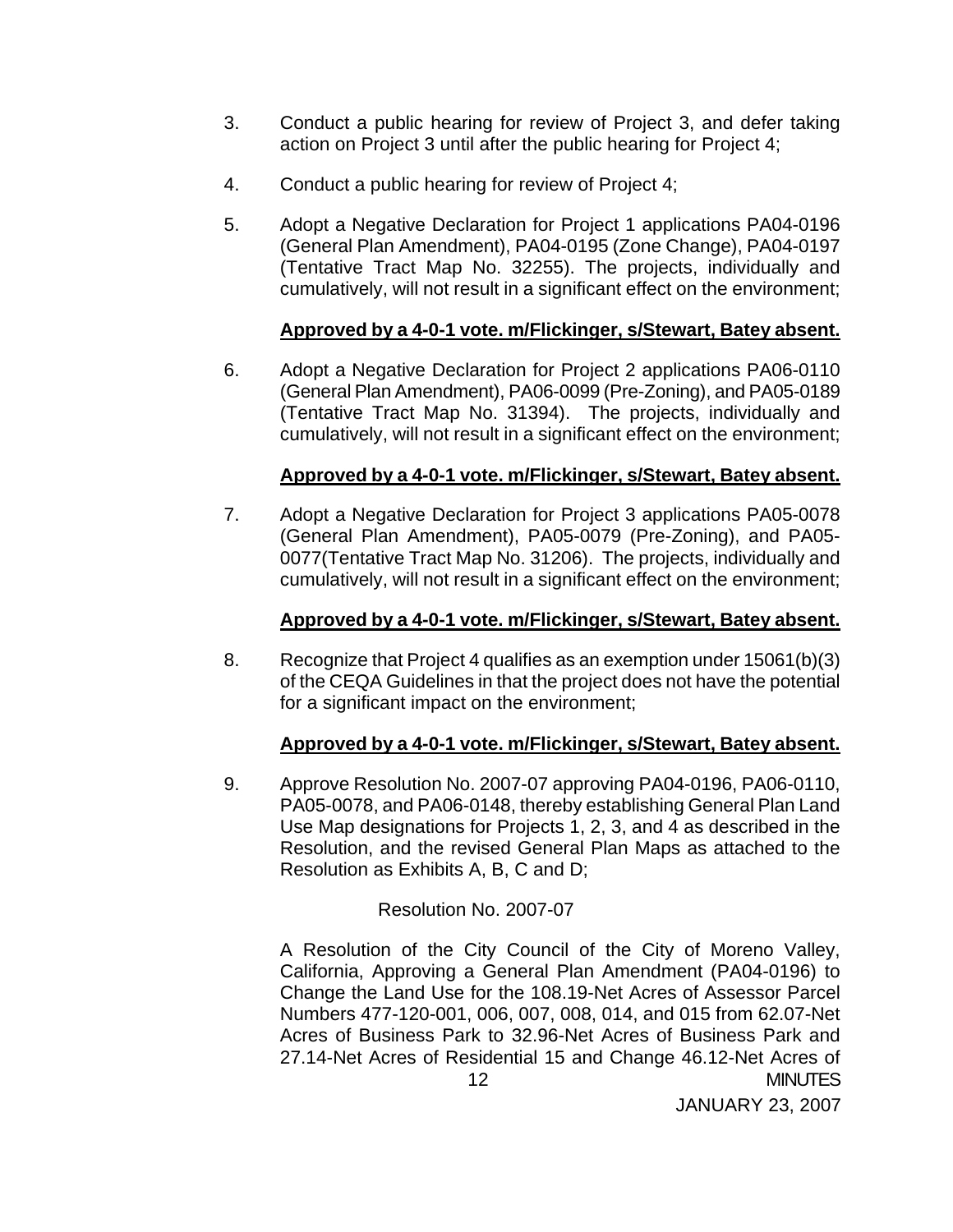Residential 2 to 12.17-Net Acres of Residential 2, 9.39-Net Acres of Residential 15 and 21.83-Net Acres of Residential 5; A General Plan Amendment (PA06-0110) Establishing the Land Use Designation of R3 (Residential-3) for Approximately 46 Gross Acres Generally Located on the East Side of Pigeon Pass Road Just East of the City Limit Line (Assessor Parcel Numbers 259-220-028 (Portion of), 259- 250-001 (Portion of), 259-230-002 (Portion of), 259-230-005 and 259- 240-004; A General Plan Amendment (PA05-0078) Establishing the Land Use Designation of R1 (Residential-1) for Approximately 64.9 Gross Acres Generally Located on Northeast Corner of Manzanita Avenue and Quincy Street Just West of Redlands Boulevard (Assessor Parcel Numbers 473-120-011, 012, 013 and 016; and a General Plan Amendment PA06-0148) from Business Park to Industrial, Thereby Establishing General Plan Land Use Map Designations for Certain Properties as Described in the Resolution and the Revised General Plan Maps as Attached to the Resolution as Exhibits A, B, C, and D

## **Approved by a 4-0-1 vote. m/Flickinger, s/Stewart, Batey absent.**

10. Introduce Ordinance No. 735 approving Project 1 Zone Change (PA04-0195) from Business Park and RA-2 to Business Park, Business Park Mixed Use, R15, R5 and RA-2, based on the findings in the Ordinance, and the revised Zoning Atlas page as attached to the ordinance as Exhibit A;

### Ordinance No. 735

An Ordinance of the City Council of the City of Moreno Valley, California, Approving PA04-0195 (Zone Change) to Change the Land Use for the 108.19-Net Acres of Assessor's Parcel Numbers 477-120- 001, 006, 007, 008, 014, and 015 from 62.07-Net Acres of Business Park Zone to 30.94-Net Acres of Business Park, 2.02-Net Acres of Business Park Mixed Use and 27.14-Net Acres of R15 Zone and Change 46.12-Net Acres of RA-2 Zone to 12.17-Net Acres of RA-2, 9.39-Net Acres of R15 and 21.83-Net Acres of R5 Zone

### **Approved by a 4-0-1 vote. m/Flickinger, s/Stewart, Batey absent.**

11. Introduce Ordinance No. 736 approving Project 2 Pre-Zoning (PA06- 0099) to establish a R3 (Residential-3) zoning designation, based on the findings in the Ordinance, and the revised Zoning Atlas page as attached to the ordinance as Exhibit A;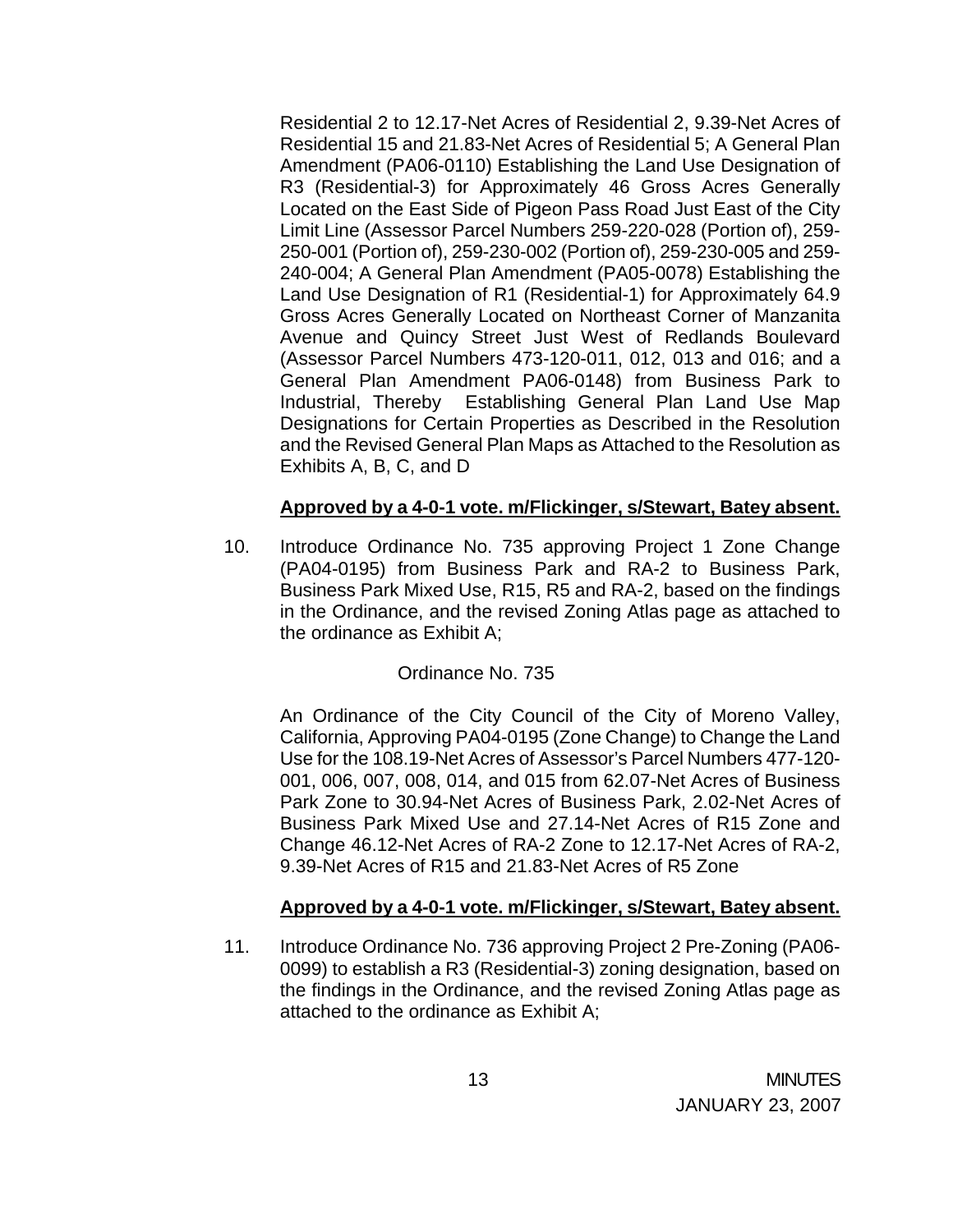#### Ordinance No. 736

An Ordinance of the City Council of the City of Moreno Valley, California, Amending the Official Zoning Atlas of said City, to Request Project Inclusion into the City of Moreno Valley and Within the City's Sphere of Influence as Well as Establishing Prezoning or an R3 (Residential 3) Zoning Classification on a 45 (Net) Acre Parcel of Land Located on the East Side of Pigeon Pass Road, North of the City Limits in the County of Riverside and Finding that a Negative Declaration Shall be adopted Based on the California Environmental Quality Act Guidelines for said Application (PA06-0099)

## **Approved by a 4-0-1 vote. m/Flickinger, s/Stewart, Batey absent.**

12. Introduce Ordinance No. 737 approving Project 3 Pre-Zoning (PA05- 0079) to establish a R1 (Residential-1) zoning designation, based on the findings in the Ordinance, and the revised Zoning Atlas page as attached to the ordinance as Exhibit A;

### Ordinance No. 737

An Ordinance of the City Council of the City of Moreno Valley, California, Amending the Official Zoning Atlas of said City, to Request Project Inclusion into the City of Moreno Valley and within the City's Sphere of Influence as Well as Establishing Prezoning or an R1 (Residential 1) Zoning Classification on a 64.9 Gross (52.4 Net) Acre Parcel of Land (Including 61.20 Acres in the County of Riverside and 3.50 Acres in the City of Moreno Valley) Located on the Northeast Corner of Manzanita and Quincy Street, with Redlands Boulevard to the East, North of the City Limits in the County of Riverside and Finding that a Negative Declaration Shall be Adopted Based on the California Environmental Quality Act Guidelines for said Application (PA05-0079)

### **Approved by a 4-0-1 vote. m/Flickinger, s/Stewart, Batey absent.**

13. Introduce Ordinance No. 738 approving Project 4 Pre-zoning (PA06- 0148) establishing Industrial zoning within the proposed area for expansion of the City's sphere of influence, City boundary, and Community Services District based on the findings in the Ordinance, and the revised Zoning Atlas page as attached to the ordinance as Exhibit A;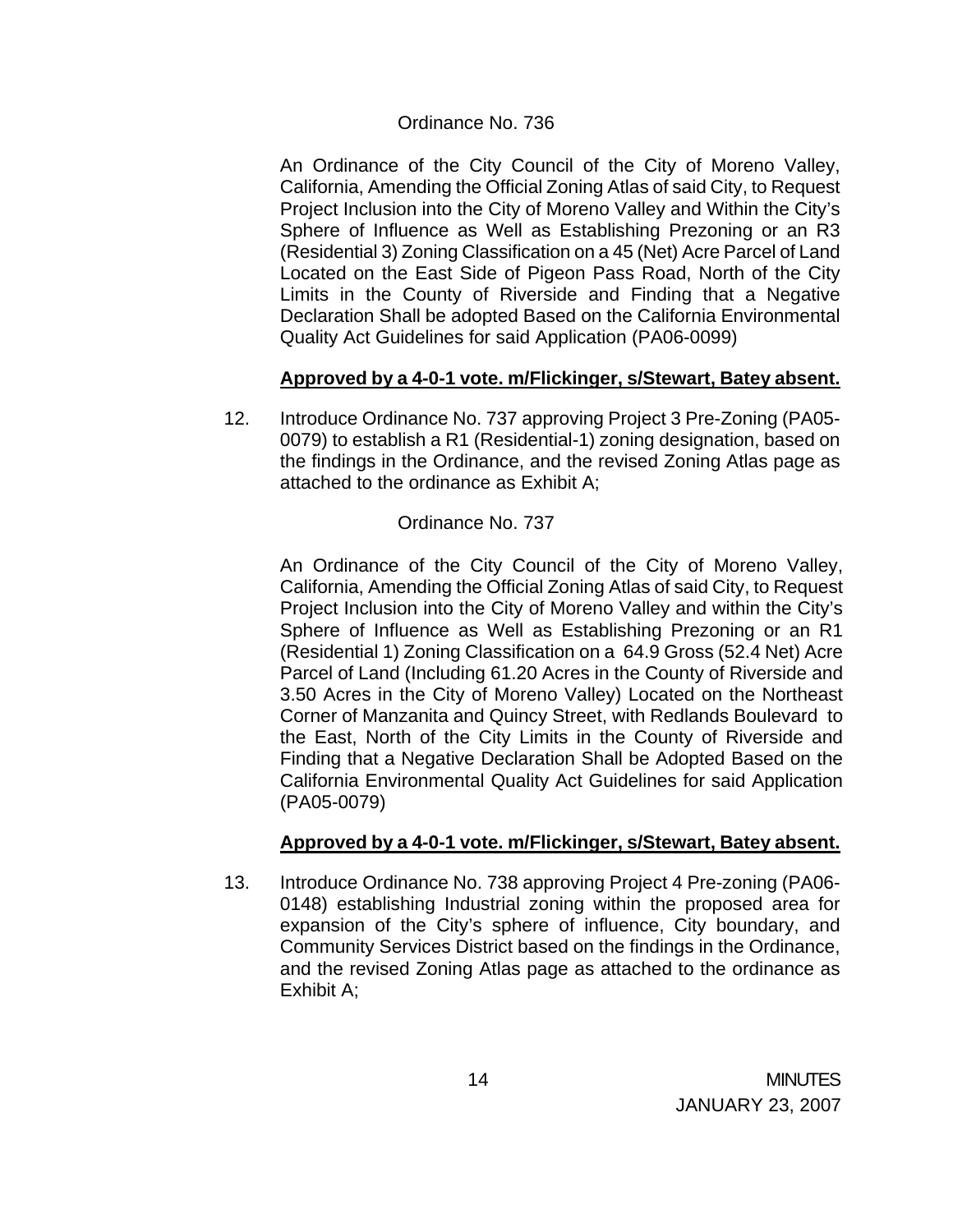### Ordinance No. 738

An Ordinance of the City Council of the City of Moreno Valley, California, Amending the Official Zoning Atlas of said City, to Establish the Industrial Designation as Pre-Zoning for Approximately Three Acres, and Request Inclusion into the City's Sphere of Influence and City Boundary of Approximately 18 Acres, in the General Alignment of the Old Highway 215 Right-Of-Way Between Alessandro Boulevard and Cactus Avenue, and Finding that the Proposal is Exempt Under Section 15061(B)(3) of the California Environmental Quality Act Guidelines for said Application (PA06-0148)

# **Approved by a 4-0-1 vote. m/Flickinger, s/Stewart, Batey absent.**

14. Approve Resolution No. 2007-08 approving Project 1 Tentative Tract Map No. 32255 (PA04-0197), based on the findings in the Resolution, and the conditions of approval as attached to the resolution as Exhibit  $A$ :

## Resolution No. 2007-08

A Resolution of the City Council of the City Of Moreno Valley, California, Approving PA04-0197 (Tentative Tract Map No. 32255), to Subdivide the 108.19-Net Acres Of Assessor's Parcel Numbers 477- 120-001, 006, 007, 008, 014 Into 103 Lots. The Subdivision Proposes Single-Family Lots in the R5 Zone (83 Lots) and RA-2 Zones (16 Lots) Along With Two R15 Zoned Lots, a BP Zoned Lot, a BPX Zoned Lot and Lettered Lots for Common Water Quality Basins

# **Approved by a 4-0-1 vote. m/Flickinger, s/Stewart, Batey absent.**

15. Approve Resolution No 2007-09 approving Project 2 Tentative Tract Map No.31394 (PA05-0189) based on the findings in the Resolution, and the conditions of approval as attached to the resolution as Exhibit A;

### Resolution No. 2007-09

A Resolution of the City Council of the City of Moreno Valley, California, Approving Tentative Tract Map No. 31394 for a 78 Single-Family Residential Lot Subdivision and Various Common Lots for Open Space Purposes on a 45 (Net) Acre Parcel of Land Located on the East Side of Pigeon Pass Road, Primarily North of the City Limits in the County of Riverside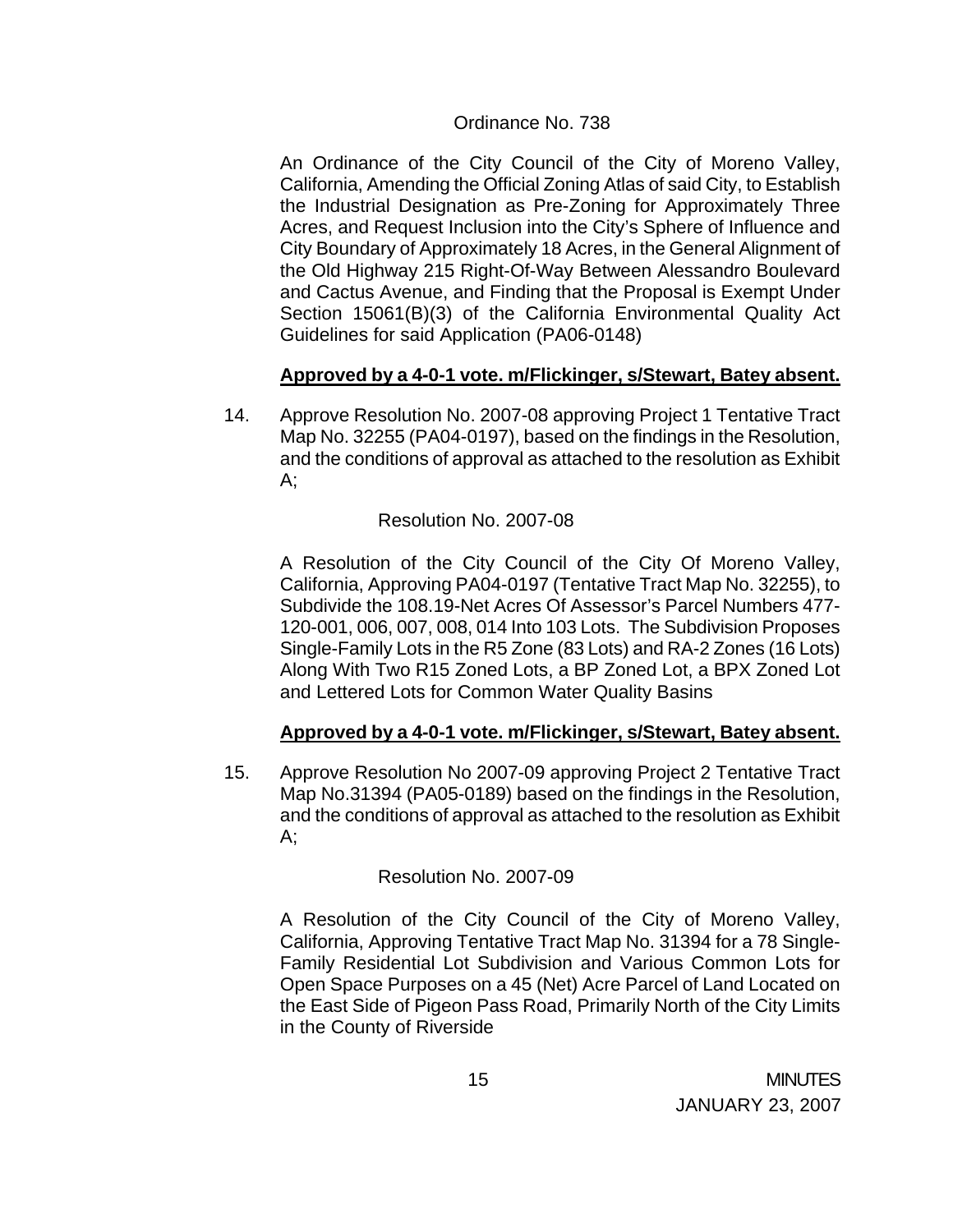## **Approved by a 4-0-1 vote. m/Flickinger, s/Stewart, Batey absent.**

16. Approve Resolution No. 2007-10 implementing Project 2 by action of the City Council, requesting that the Riverside Local Agency Formation Commission initiate proceedings for the expansion of the sphere of influence and the City's boundary, as identified in Exhibit A;

## Resolution No. 2007-10

A Resolution of the City Council of the City of Moreno Valley, California, Requesting the Riverside Local Agency Formation Commission to Initiate Proceedings for the Expansion of the Sphere of Influence of the City, and the City Boundary

## **Approved by a 4-0-1 vote. m/Flickinger, s/Stewart, Batey absent.**

17. Approve Resolution No. CSD 2007-02 implementing Project 2 by action of the Moreno Valley Community Services District, requesting that the Riverside Local Agency Formation Commission initiate proceedings for the expansion of the Community Services District in conjunction with a related expansion of the sphere of influence and annexation as identified in Exhibit A;

Resolution No. CSD 2007-02

A Resolution of the Moreno Valley Community Services District Board of Directors of the City of Moreno Valley, California to Request the Riverside Local Agency Formation Commission to Initiate Proceedings for the Expansion of the Community Services District in Conjunction With a Related Expansion of the Sphere of Influence and Annexation

# **Approved by a 4-0-1 vote. m/Flickinger, s/Stewart, Batey absent.**

18. Approve Resolution No. 2007-11 approving Project 3 Tentative Tract Map No. 31206 (PA05-0077) based on the findings in the Resolution, and the conditions of approval as attached to the resolution as Exhibit A;

Resolution No. 2007-11

A Resolution of the City Council of the City of Moreno Valley, California, Approving Tentative Tract Map No. 31206 (PA05-0077) for a 23 Lot Single-Family Residential Lot Subdivision and Various Common Lots for Drainage Purposes on a 64.7 Gross (52.37 Net)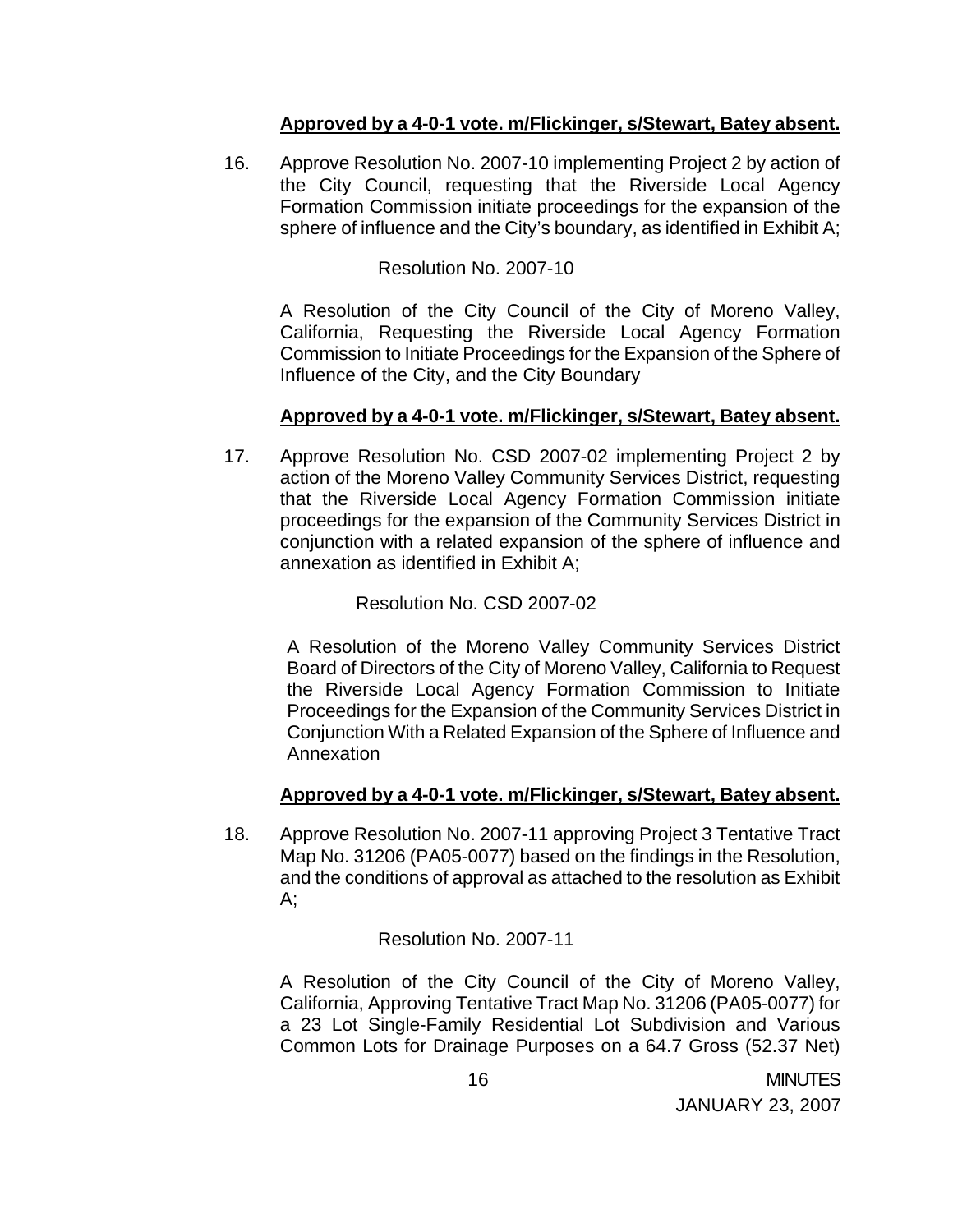Acre Parcel of Land (61.20 Acres Located in the County of Riverside and 3.50 Acres within the City of Moreno Valley) Located on the Northeast Corner of Manzanita Avenue and Quincy Street Off of Redlands Boulevard

## **Approved by a 4-0-1 vote. m/Flickinger, s/Stewart, Batey absent.**

19. Approve Resolution No. 2007-12 implementing Project 3 by action of the City Council, requesting that the Riverside Local Agency Formation Commission initiate proceedings for the expansion of the sphere of influence and the City's boundary, as identified in Exhibit A;

## Resolution No. 2007-12

A Resolution of the City Council of the City of Moreno Valley, California, Requesting the Riverside Local Agency Formation Commission to Initiate Proceedings for the Expansion of the Sphere of Influence of the City, and the City Boundary

## **Approved by a 4-0-1 vote. m/Flickinger, s/Stewart, Batey absent.**

20. Approve Resolution No. CSD 2007-03 implementing Project 3 by action of the Moreno Valley Community Services District, requesting that the Riverside Local Agency Formation Commission initiate proceedings for the expansion of the Community Services District in conjunction with a related expansion of the sphere of influence and annexation as identified in Exhibit A;

# Resolution No. CSD 2007-03

A Resolution of the Moreno Valley Community Services District Board of Directors of the City of Moreno Valley, California to Request the Riverside Local Agency Formation Commission to Initiate Proceedings for the Expansion of the Community Services District in Conjunction With a Related Expansion of the Sphere of Influence and Annexation

### **Approved by a 4-0-1 vote. m/Flickinger, s/Stewart, Batey absent.**

21. Approve Resolution No. 2007-13 implementing Project 4 by action of the City Council, requesting that the Riverside Local Agency Formation Commission initiate proceedings for the expansion of the sphere of influence and the City's boundary, as identified in Exhibit A;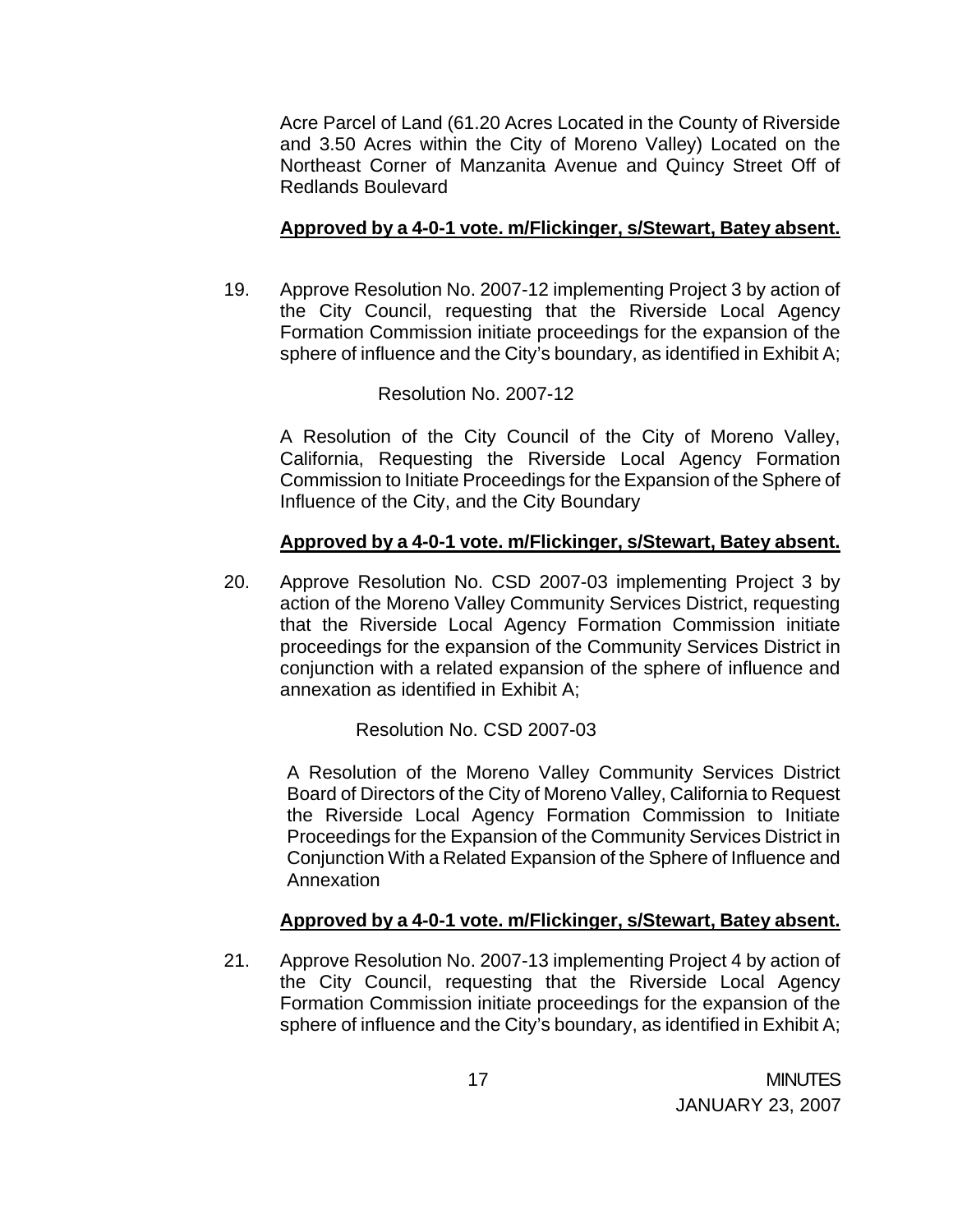### Resolution No. 2007-13

A Resolution of the City Council of the City of Moreno Valley, California, Requesting the Riverside Local Agency Formation Commission to Initiate Proceedings for the Expansion of the Sphere of Influence of the City, and the City Boundary

## **Approved by a 4-0-1 vote. m/Flickinger, s/Stewart, Batey absent.**

22. Approve Resolution No. CSD 2007-04 implementing Project 4 by action of the Moreno Valley Community Services District, requesting that the Riverside Local Agency Formation Commission initiate proceedings for the expansion of the Community Services District in conjunction with a related expansion of the sphere of influence and annexation as identified in Exhibit A;

Resolution No. CSD 2007-04

A Resolution of the Moreno Valley Community Services District Board of Directors of the City of Moreno Valley, California to Request the Riverside Local Agency Formation Commission to Initiate Proceedings for the Expansion of the Community Services District in Conjunction With a Related Expansion of The Sphere of Influence and Annexation

# **Approved by a 4-0-1 vote. m/Flickinger, s/Stewart, Batey absent.**

# **F. ITEMS REMOVED FROM CONSENT CALENDARS FOR DISCUSSION OR SEPARATE ACTION - NONE**

PUBLIC COMMENTS **ON ANY SUBJECT NOT ON THE AGENDA** UNDER THE JURISDICTION OF THE CITY COUNCIL ARE AS FOLLOWS:

Sylvia White

1) Stated she has problem with the Police Department – would like a response from Council Member Flickinger – alleges a police officer assaulted her son

### John Esquivel

1) Problem with Police Department – stated they need bilingual officers

### Jan Beyers

1) Affordable housing calculations – requirements need to be re-examined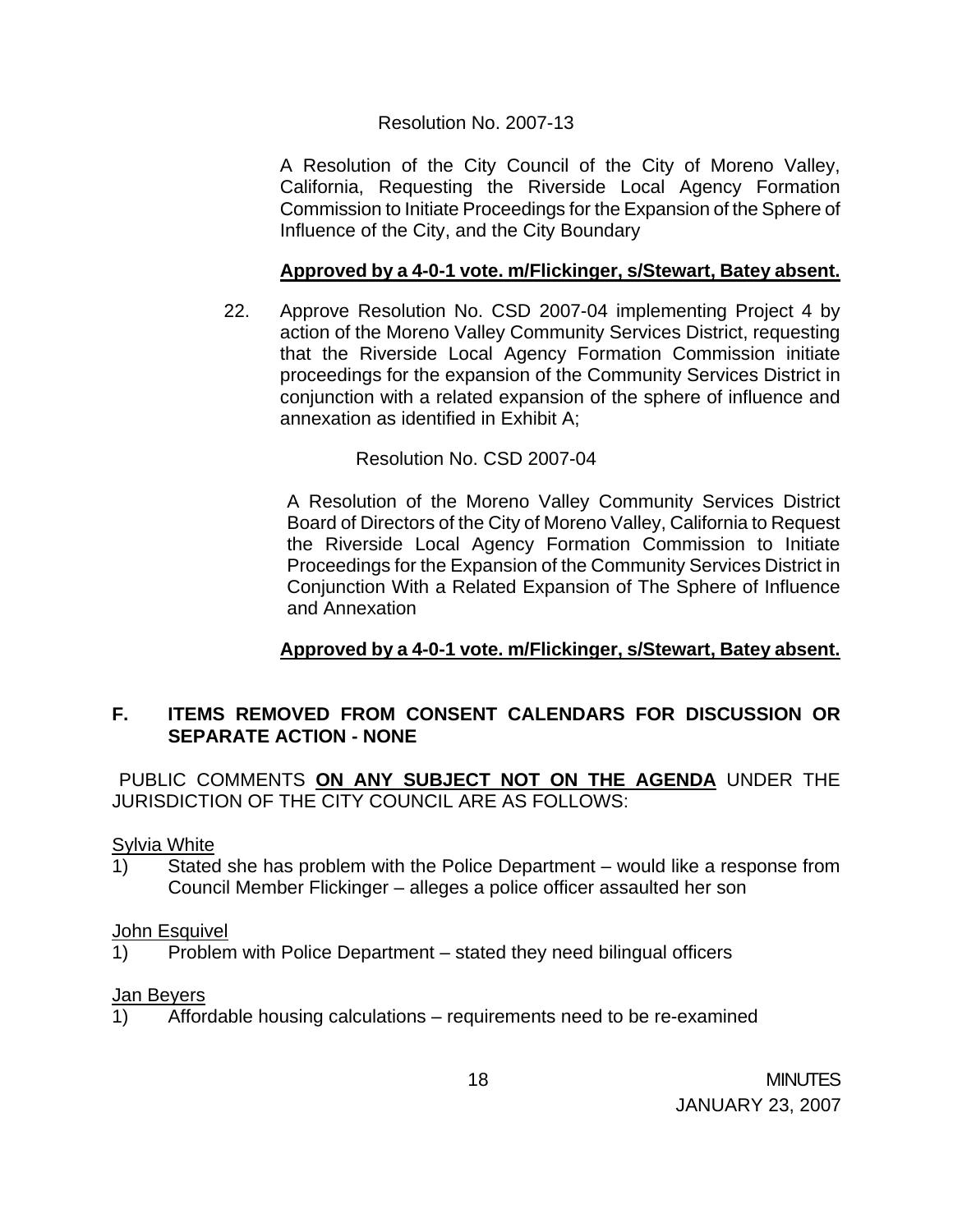## **CLOSING COMMENTS AND/OR REPORTS OF THE CITY COUNCIL, COMMUNITY SERVICES DISTRICT, OR COMMUNITY REDEVELOPMENT AGENCY**

### Council Member West

1) Stated he and Chief Hall held a meeting with the Via Verde Homeowner's Association to speak about crime in the community and it went very well – Chief Hall did an outstanding job and was very well received – three more meetings are planned – the Moreno Valley Ranch Homeowner's meeting will be March  $12<sup>th</sup>$ 

### Council Member Flickinger

1) Stated the City does have a hillside ordinance – would like this addressed at a future Study Session – seconded by Council Member Stewart

## Council Member Stewart

- 1) Stated we are very close to energizing the traffic signal at Climbing Rose & Pigeon Pass
- 2) Clarified the designation of "Rancho Belago" is not changing the name of the City it is just an area such as "Moreno Valley Ranch", "Sunnymead Ranch" or "Hidden Springs"– it is an optional use
- 3) Land use issue City will assure the highest quality homes are built with all necessary infrastructures

### **Mayor White**

1) Announced Item G3 will be heard on February 13, 2007

# **G. REPORTS**

- G1. CITY COUNCIL REPORTS ON REGIONAL ACTIVITIES
	- a) Report on March Joint Powers Commission by Council Member **Stewart** 
		- 1) Council Member Stated the MJPA approved the three-way Memorandum of Understanding with Lennar Homes, L&R, and the Moreno Valley Unified School District, which will allow the school to be purchased by the developer
		- 2) Announced Tesco project was approved
- G2. APPOINTMENT TO THE PARKS AND RECREATION COMMISSION (TEENAGE MEMBER) (Report of: City Clerk) Recommendation: That the City Council
	- 1. Appoint Elena Arciniega, an incumbent, as a teenage member to the Parks and Recreation Commission for a term expiring January 27, 2010,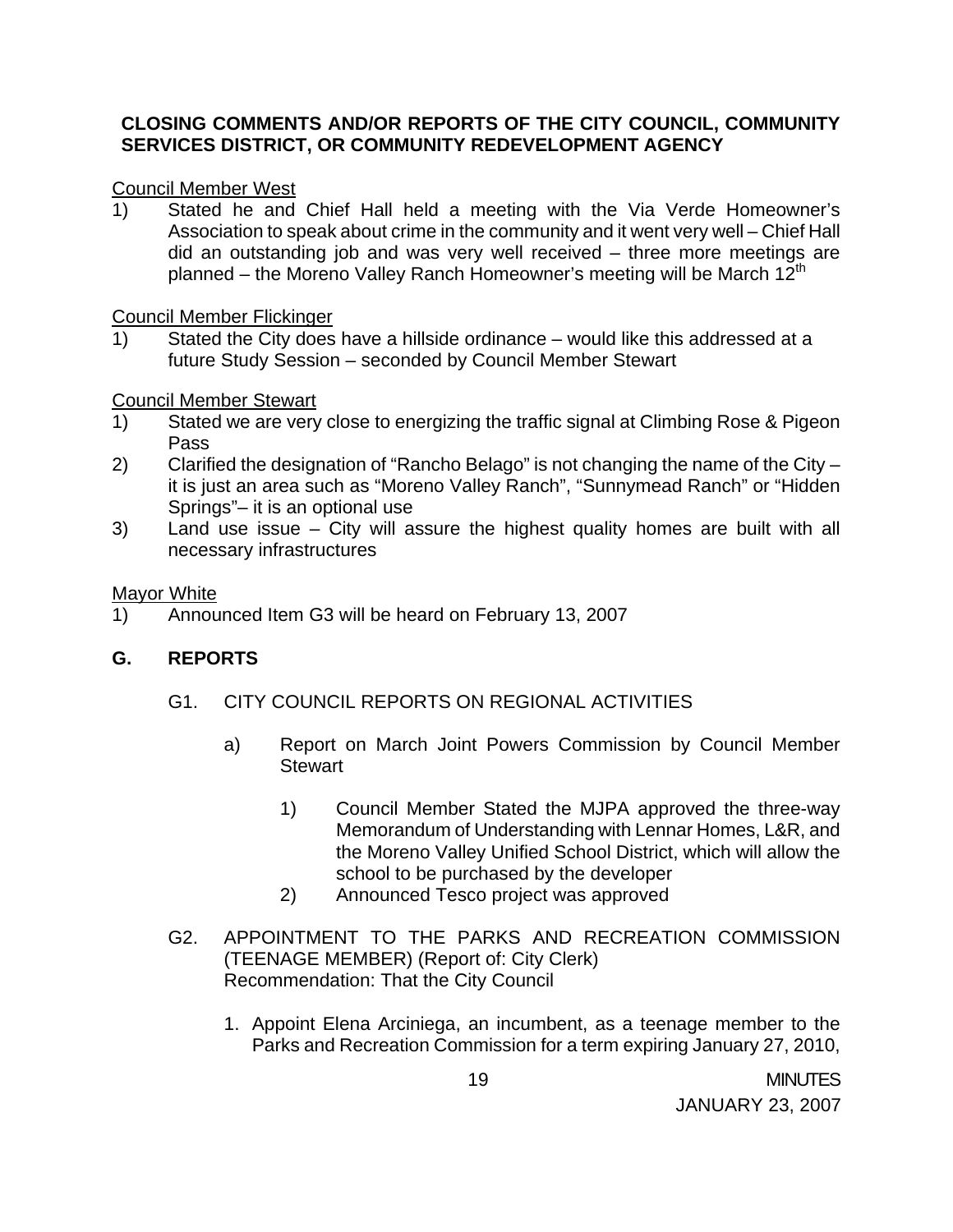or until high school graduation, whichever comes first;

2. If an appointment is not made, declare the position vacant and authorize the City Clerk to re-notice the position as vacant.

## **Approved by a 4-0-1 vote to appoint Elena Arciniega. m/Stewart, s/Flickinger, Batey absent.**

G4. CITY MANAGER'S REPORT (Informational Oral Presentation – not for Council action)

 City Manager Gutierrez announced that Minka lighting will commence its relocation process in February and will employ approximately 150 in its first phase and also announced that the fencing around the Civic Center campus is to facilitate the Veterans Memorial construction.

# **H. LEGISLATIVE ACTIONS**

ORDINANCES - 1ST READING AND INTRODUCTION - NONE

ORDINANCES - 2ND READING AND ADOPTION - NONE

ORDINANCES - URGENCY ORDINANCES

H1. ORDINANCE NO. 734, AN ORDINANCE OF THE CITY COUNCIL OF THE CITY OF MORENO VALLEY EXTENDING BY ONE YEAR THE CURRENT INTERIM URGENCY ORDINANCE NO. 713 AND EXTENSION URGENCY ORDINANCE NO. 715 WHICH IMPOSES A MORATORIUM ON THE ESTABLISHMENT AND OPERATION OF MEDICAL MARIJUANA DISPENSARIES (Report of: City Attorney) Recommendation: That the City Council adopt Ordinance No. 734, a one year extension of interim urgency Ordinance No. 713 and extension urgency Ordinance No. 715 that currently imposes a moratorium on the establishment and operation of medical marijuana dispensaries in the City.

Ordinance No. 734

 An Ordinance of the City Council of the City of Moreno Valley, California, Extending Interim Urgency Ordinance 713, Adopting a Moratorium on the Establishment and Operation of Medical Marijuana Dispensaries Pursuant to Section 65858 of the California Government Code

### **Approved by a 4-0-1 vote. m/Stewart, s/West, Batey absent.**